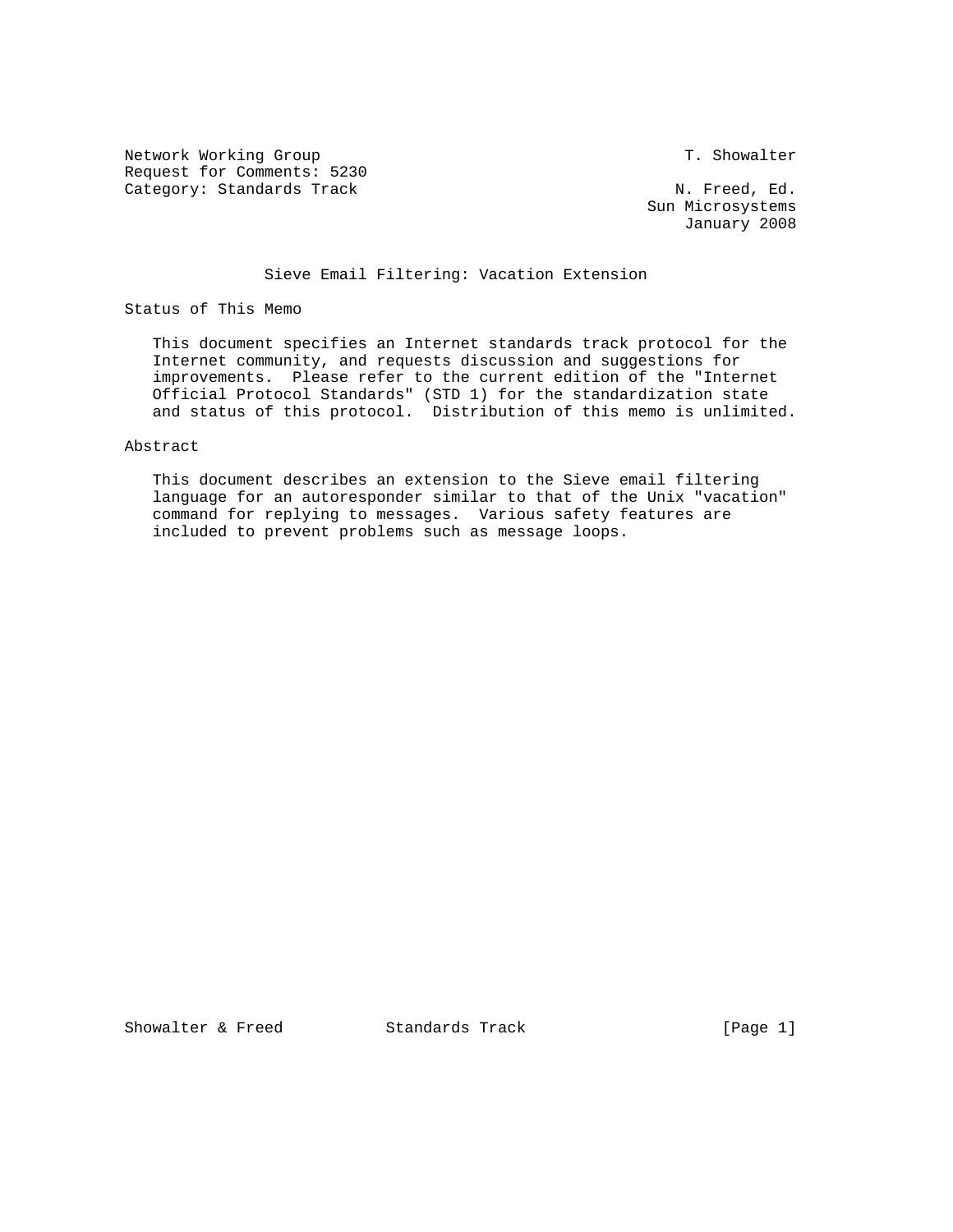| Table of Contents |  |
|-------------------|--|
|-------------------|--|

| $1$ .          | $\overline{3}$                                             |
|----------------|------------------------------------------------------------|
| 2.             | Conventions Used in This Document 3                        |
| 3.             | $\overline{3}$                                             |
| 4 <sub>1</sub> | $\overline{3}$                                             |
| 4.1.           | $\overline{3}$                                             |
| 4.2.           | $\overline{4}$<br>Previous Response Tracking               |
| 4.3.           | Subject and From Parameters<br>6                           |
| 4.4.           |                                                            |
| 4.5.           | Address Parameter and Limiting Replies to Personal         |
|                | $7\overline{ }$                                            |
| 4.6.           | Restricting Replies to Automated Processes and Mailing     |
|                | 8                                                          |
| 4.7.           | Interaction with Other Sieve Actions<br>8                  |
| 4.8.           | $\overline{9}$                                             |
|                | 5. Response Message Generation 9                           |
| 5.1.           |                                                            |
| 5.2.           | $\mathsf{Q}$                                               |
| 5.3.           |                                                            |
| 5.4.           |                                                            |
| 5.5.           |                                                            |
| 5.6.           |                                                            |
|                |                                                            |
| 5.8.           | In-Reply-To and References 10                              |
| რ.             | Relationship to Recommendations for Automatic Responses to |
|                |                                                            |
| 7.             | Internationalization Considerations 11                     |
| 8.             | Security Considerations 12                                 |
| 9.             |                                                            |
|                |                                                            |
|                | 10.1. Normative References 13                              |
|                | 10.2. Informative References 13                            |
|                | Appendix A. Acknowledgements 15                            |
|                |                                                            |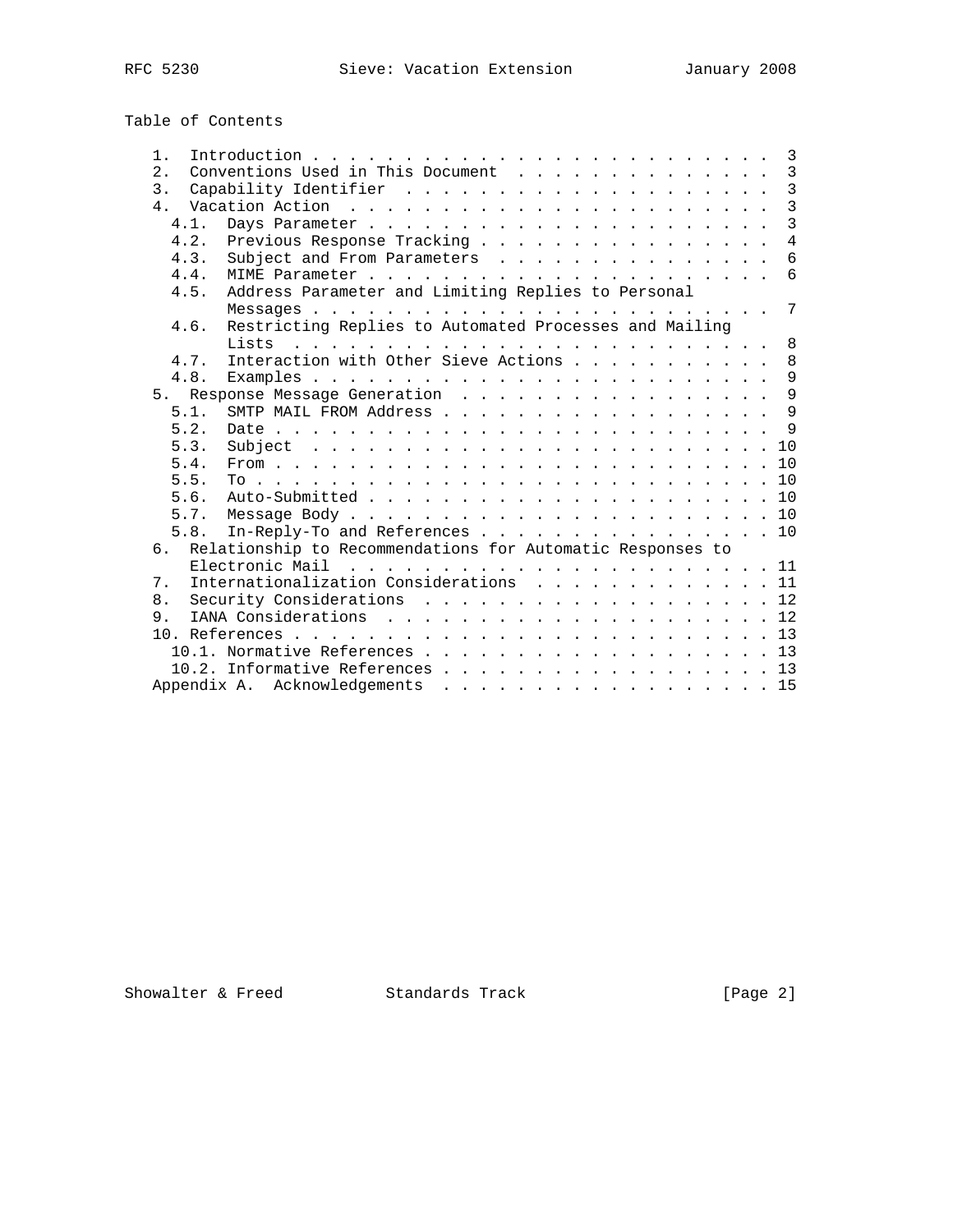1. Introduction

 This document defines an extension to the Sieve language defined in [RFC5228] for notification that messages to a particular recipient will not be answered immediately.

2. Conventions Used in This Document

Conventions for notations are as in [RFC5228] section 1.1.

 The key words "MUST", "MUST NOT", "SHOULD", "SHOULD NOT", "REQUIRED", and "MAY" in this document are to be interpreted as defined in [RFC2119].

3. Capability Identifier

 Sieve implementations that implement vacation have an identifier of "vacation" for use with the capability mechanism.

4. Vacation Action

 Usage: vacation [":days" number] [":subject" string] [":from" string] [":addresses" string-list] [":mime"] [":handle" string] <reason: string>

 The "vacation" action implements a vacation autoresponder similar to the vacation command available under many versions of Unix. Its purpose is to provide correspondents with notification that the user is away for an extended period of time and that they should not expect quick responses.

 "Vacation" is used to respond to a message with another message. Vacation's messages are always addressed to the Return-Path address (that is, the envelope from address) of the message being responded to.

4.1. Days Parameter

 The ":days" argument is used to specify the period in which addresses are kept and are not responded to, and is always specified in days. The minimum value used for this parameter is normally 1. Sites MAY define a different minimum value as long as the minimum is greater than 0. Sites MAY also define a maximum days value, which MUST be greater than 7, and SHOULD be greater than 30.

 If ":days" is omitted, the default value is either 7 or the minimum value (as defined above), whichever is greater.

Showalter & Freed Standards Track [Page 3]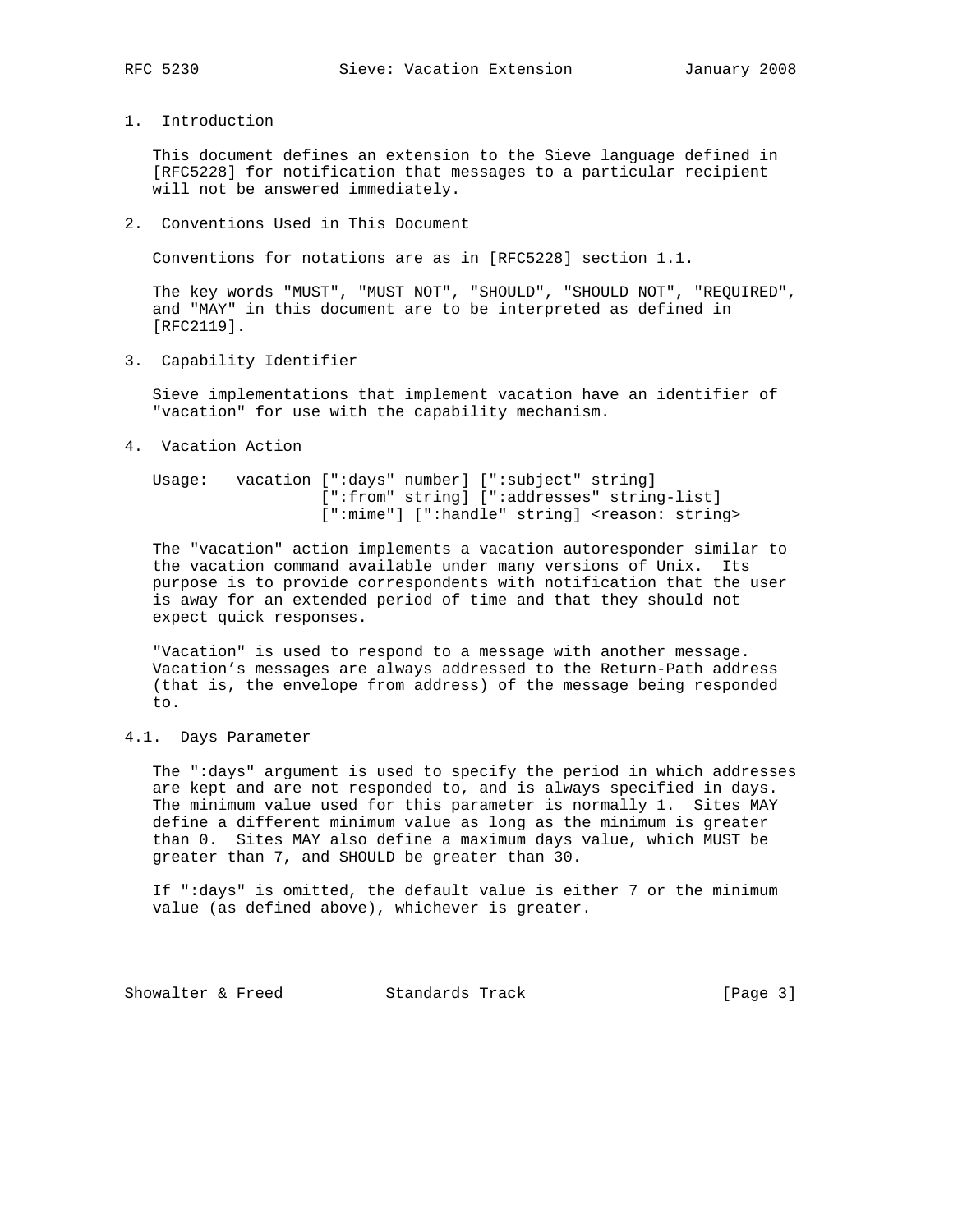If the parameter given to ":days" is less than the minimum value,

then the minimum value is used instead.

 If ":days" exceeds the site-defined maximum, the site-defined maximum is used instead.

4.2. Previous Response Tracking

 "Vacation" keeps track of all the responses it has sent to each address in some period (as specified by the :days optional argument). If vacation has not previously sent the response to this address within the given time period, it sends the "reason" argument to the SMTP MAIL FROM address [RFC2821] of the message that is being responded to. (The SMTP MAIL FROM address should be available in the Return-path: header field if Sieve processing occurs after final delivery.)

 Tracking is not just per address, but must also take the vacation response itself into account. A script writer might, for example, have a vacation action that will send a general notice only once in any two-week period. However, even if a sender has received this general notice, it may be important to send a specific notice when a message about something timely or something specific has been detected.

 A particular vacation response can be identified in one of two ways. The first way is via an explicit :handle argument, which attaches a name to the response. All vacation statements that use the same handle will be considered the same response for tracking purposes.

 The second way is via a synthesis of the :subject, :from, :mime, and reason vacation command arguments. All vacation actions that do not contain an explicit handle and that use an identical combination of these arguments are considered the same for tracking purposes.

 For instance, if coyote@desert.example.org sends mail to roadrunner@acme.example.com twice, once with the subject "Cyrus bug" and once with the subject "come over for dinner", and roadrunner@acme.example.com has the script shown below, coyote@desert.example.org would receive two responses, one with the first message, one with the second.

 require "vacation"; if header :contains "subject" "cyrus" { vacation "I'm out -- send mail to cyrus-bugs"; } else { vacation "I'm out -- call me at +1 304 555 0123"; }

Showalter & Freed Standards Track [Page 4]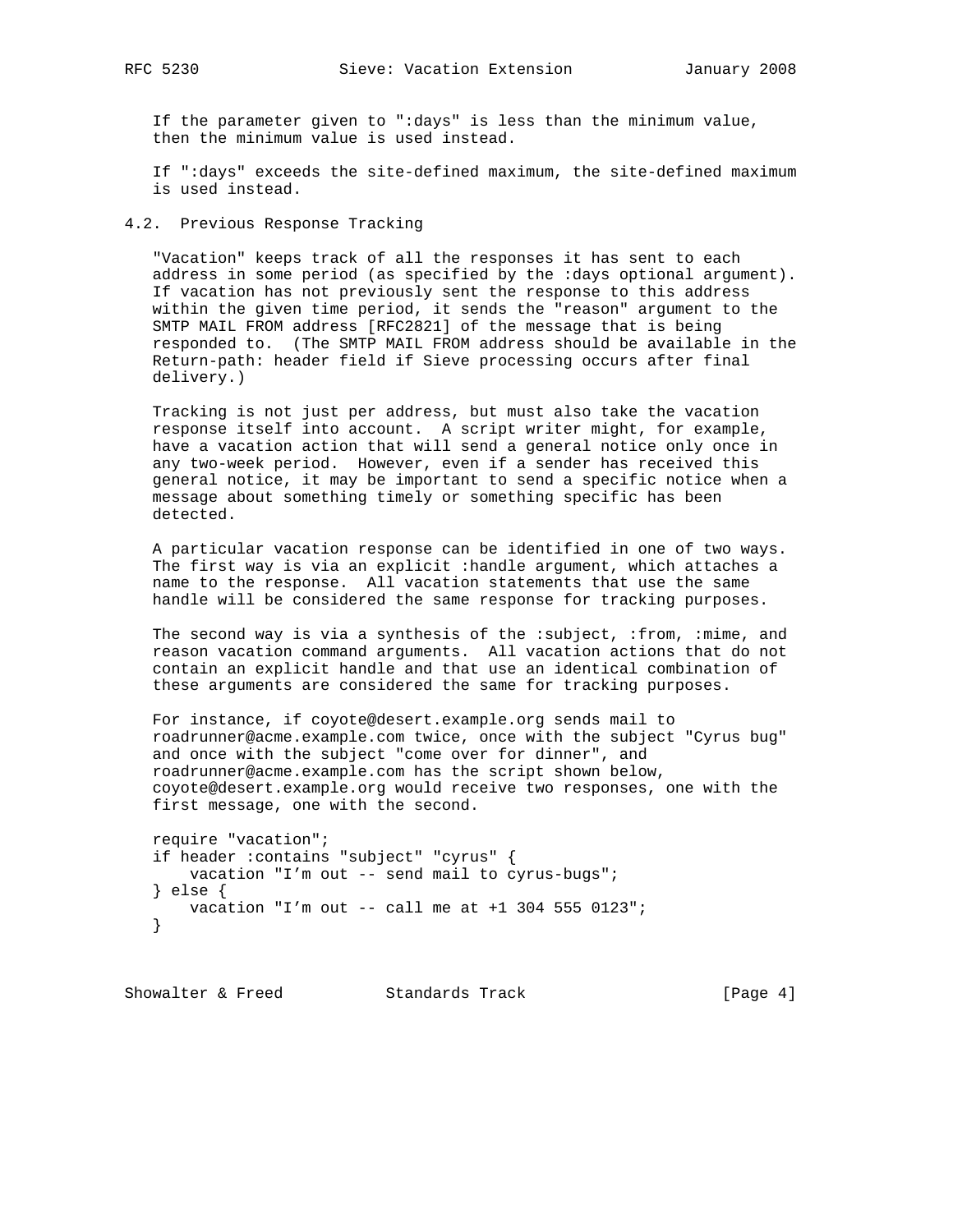In the above example, coyote@desert.example.org gets the second message despite having gotten the first one because separate vacation responses have been triggered. This behavior is REQUIRED.

 There is one important exception to this rule, however. If the Sieve variables extension [RFC5229] is used, the arguments MUST NOT have undergone variable expansion prior to their use in response tracking. This is so that examples like the following script will only generate a single response to each incoming message with a different subject line.

```
 require ["vacation", "variables"];
if header :matches "subject" "*" {
   vacation :subject "Automatic response to: ${1}"
             "I'm away -- send mail to foo in my absence";
}
```
 As noted above, the optional ":handle" parameter can be used to tell the Sieve interpreter to treat two vacation actions with different arguments as the same command for purposes of response tracking. The argument to ":handle" is a string that identifies the type of response being sent. For instance, if tweety@cage.example.org sends mail to spike@doghouse.example.com twice, one with the subject "lunch?" and once with the subject "dinner?", and spike@doghouse.example.com has the script shown below, tweety@cage.example.org will only receive a single response. (Which response is sent depends on the order in which the messages are processed.)

```
 require "vacation";
if header :contains "subject" "lunch" {
    vacation :handle "ran-away" "I'm out and can't meet for lunch";
} else {
   vacation :handle "ran-away" "I'm out";
}
```
 NOTE: One way to implement the necessary mechanism here is to store a hash of either the current handle and the recipient address or, if no handle is provided, a hash of the vacation action parameters specifying the message content and the recipient address. If a script is changed, implementations MAY reset the records of who has been responded to and when they have been responded to.

 IMPLEMENTATION NOTE: Care must be taken in constructing a hash of vacation action parameters. In particular, since most parameters are optional, it is important not to let the same string used as the value for different parameters produce the same hash value. One

Showalter & Freed Standards Track [Page 5]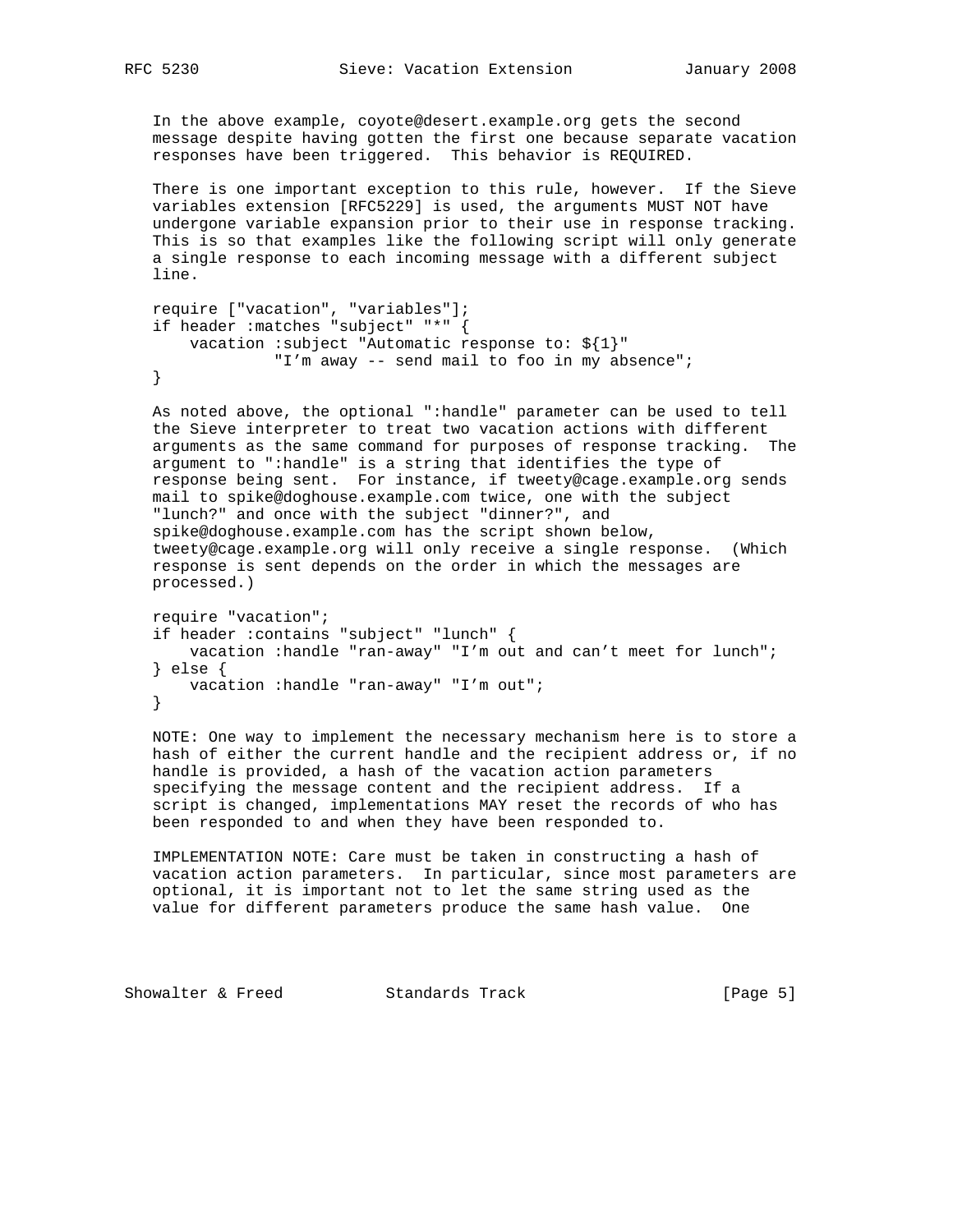possible way to accomplish this is to apply the hash to a series of counted or null terminated strings, one for each possible parameter in particular order.

 Implementations are free to limit the number of remembered responses; however, the limit MUST NOT be less than 1000. When limiting the number of tracked responses, implementations SHOULD discard the oldest ones first.

# 4.3. Subject and From Parameters

 The ":subject" parameter specifies a subject line to attach to any vacation response that is generated. UTF-8 characters can be used in the string argument; implementations MUST convert the string to [RFC2047] encoded words if and only if non-ASCII characters are present. Implementations MUST generate an appropriate default subject line as specified below if no :subject parameter is specified.

 A ":from" parameter may be used to specify an alternate address to use in the From field of vacation messages. The string must specify a valid [RFC2822] mailbox-list. Implementations SHOULD check the syntax and generate an error when a syntactically invalid ":from" parameter is specified. Implementations MAY also impose restrictions on what addresses can specified in a ":from" parameter; it is suggested that values that fail such a validity check simply be ignored rather than cause the vacation action to fail.

4.4. MIME Parameter

 The ":mime" parameter, if supplied, specifies that the reason string is, in fact, a MIME entity as defined in [RFC2045] section 2.4, including both MIME headers and content.

 If the optional :mime parameter is not supplied, the reason string is considered a UTF-8 string.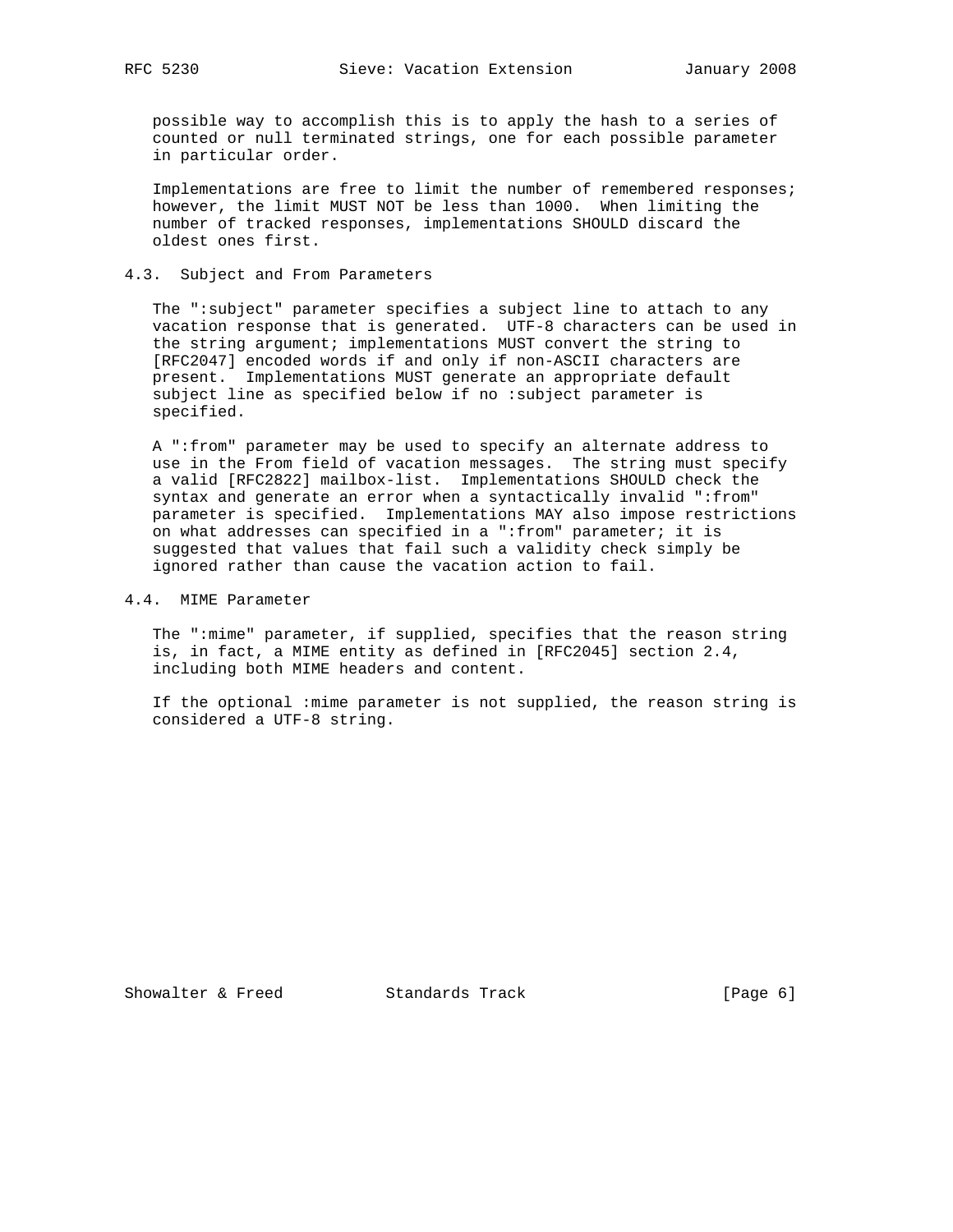require "vacation"; vacation :mime text: Content-Type: multipart/alternative; boundary=foo --foo I'm at the beach relaxing. Mmmm, surf... --foo Content-Type: text/html; charset=us-ascii <!DOCTYPE HTML PUBLIC "-//W3C//DTD HTML 4.0//EN" "http://www.w3.org/TR/REC-html40/strict.dtd"> <HTML><HEAD><TITLE>How to relax</TITLE> <BASE HREF="http://home.example.com/pictures/"></HEAD> <BODY><P>I'm at the <A HREF="beach.gif">beach</A> relaxing. Mmmm, <A HREF="ocean.gif">surf</A>... </BODY></HTML>  $--$ foo $--$ 

4.5. Address Parameter and Limiting Replies to Personal Messages

 "Vacation" MUST NOT respond to a message unless the recipient user's email address is in a "To", "Cc", "Bcc", "Resent-To", "Resent-Cc", or "Resent-Bcc" line of the original message. An email address is considered to belong to the recipient if it is one of:

- 1. an email address known by the implementation to be associated with the recipient,
- 2. the final envelope recipient address if it's available to the implementation, or
- 3. an address specified by the script writer via the ":addresses" argument described in the next paragraph.

 Users can supply additional mail addresses that are theirs with the ":addresses" argument, which takes a string-list listing additional addresses that a user might have. These addresses are considered to belong to the recipient user in addition to the addresses known to the implementation.

Showalter & Freed Standards Track [Page 7]

.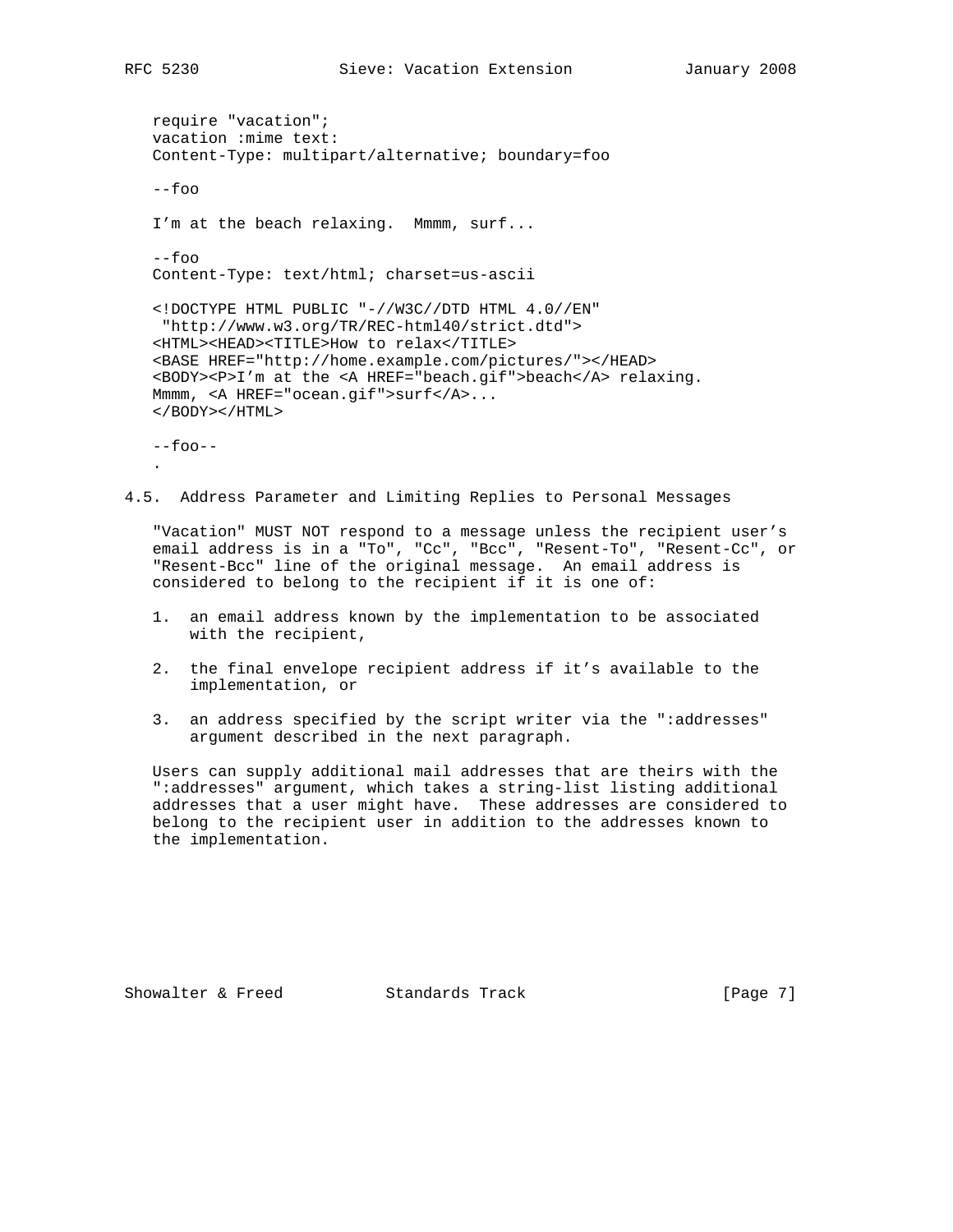## 4.6. Restricting Replies to Automated Processes and Mailing Lists

 Implementations MAY refuse to send a vacation response to a message that contains any header or content that makes it appear that a response would not be appropriate.

 Implementations MUST have a list of addresses that "vacation" MUST NOT send mail to. However, the contents of this list are implementation defined. The purpose of this list is to stop mail from going to addresses used by system daemons that would not care if the user is actually reading her mail.

 Implementations are encouraged, however, to include well-known addresses like "MAILER-DAEMON", "LISTSERV", "majordomo", and other addresses typically used only by automated systems. Additionally, addresses ending in "-request" or beginning in "owner-", i.e., reserved for mailing list software, are also suggested.

 Implementors may take guidance from [RFC2142], but should be careful. Some addresses, like "POSTMASTER", are generally actually managed by people, and people do care if the user is going to be unavailable.

 Implementations SHOULD NOT respond to any message that contains a "List-Id" [RFC2919], "List-Help", "List-Subscribe", "List- Unsubscribe", "List-Post", "List-Owner", or "List-Archive" [RFC2369] header field.

 Implementations SHOULD NOT respond to any message that has an "Auto submitted" header field with a value other than "no". This header field is described in [RFC3834].

## 4.7. Interaction with Other Sieve Actions

Vacation does not affect Sieve's implicit keep action.

 Vacation can only be executed once per script. A script MUST fail with an appropriate error if it attempts to execute two or more vacation actions.

 Implementations MUST NOT consider vacation used with discard, keep, fileinto, or redirect an error. The vacation action is incompatible with the Sieve reject and refuse actions [REJECT].

Showalter & Freed Standards Track [Page 8]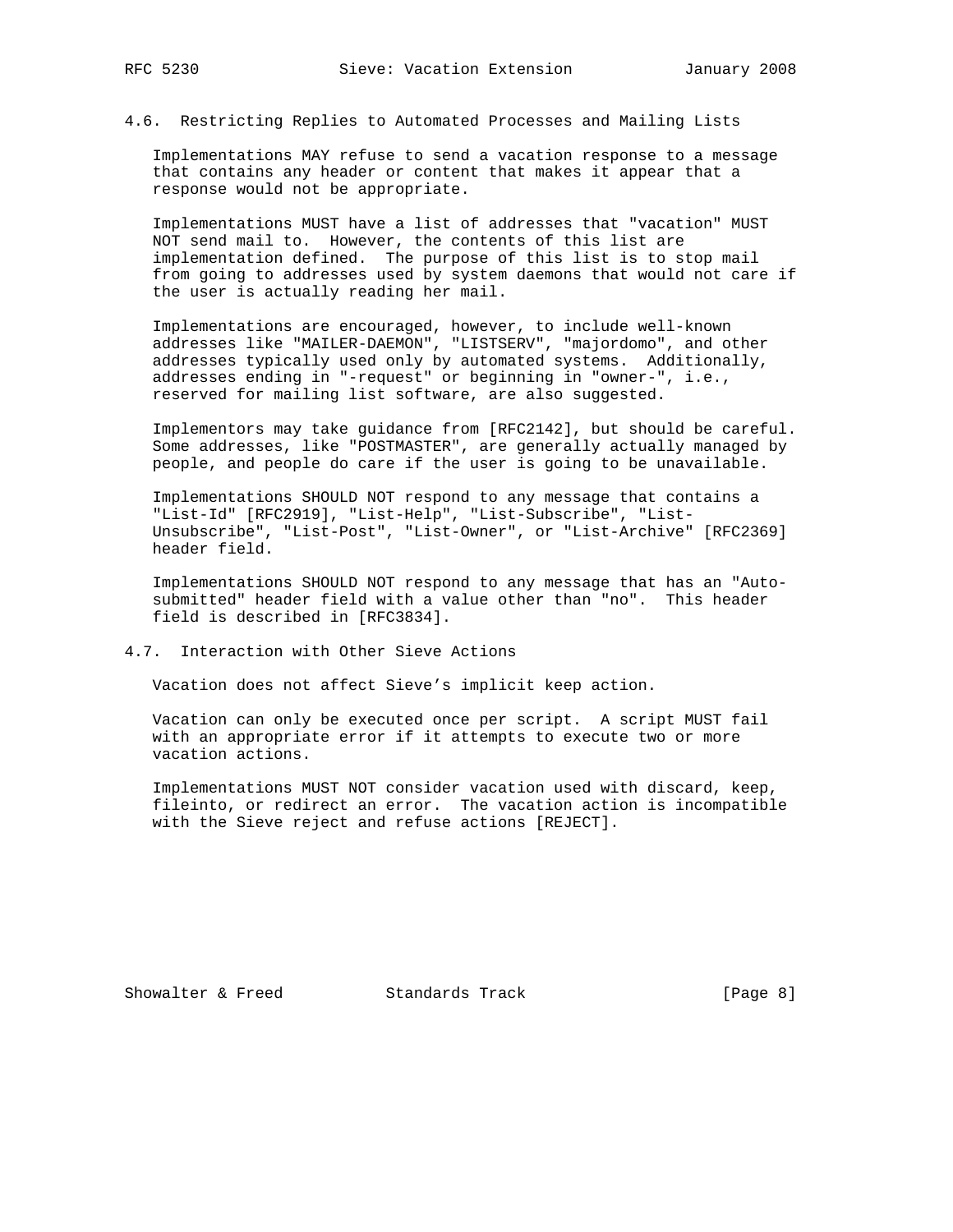4.8. Examples

Here is a simple use of vacation.

 require "vacation"; vacation :days 23 :addresses ["tjs@example.edu", "ts4z@landru.example.edu"] "I'm away until October 19. If it's an emergency, call 911, I guess." ;

 By mingling vacation with other rules, users can do something more selective.

```
 require "vacation";
if header :contains "from" "boss@example.edu" {
    redirect "pleeb@isp.example.org";
} else {
   vacation "Sorry, I'm away, I'll read your
message when I get around to it.";
}
```
5. Response Message Generation

 This section details the requirements for the generated response message.

 It is worth noting that the input message and arguments may be in UTF-8, and that implementations MUST deal with UTF-8 input, although implementations MAY transcode to other character sets as regional taste dictates. When :mime is used, the reason argument also contains MIME header information. The headers must conform to MIME conventions; in particular, 8bit text is not allowed. Implementations SHOULD reject vacation :mime actions containing 8bit header material.

5.1. SMTP MAIL FROM Address

 The SMTP MAIL FROM address of the message envelope SHOULD be set to <>. NOTIFY=NEVER SHOULD also be set in the RCPT TO line during the SMTP transaction if the NOTARY SMTP extension [RFC3461] is available.

5.2. Date

 The Date field SHOULD be set to the date and time when the vacation response was generated. Note that this may not be the same as the time the message was delivered to the user.

Showalter & Freed Standards Track [Page 9]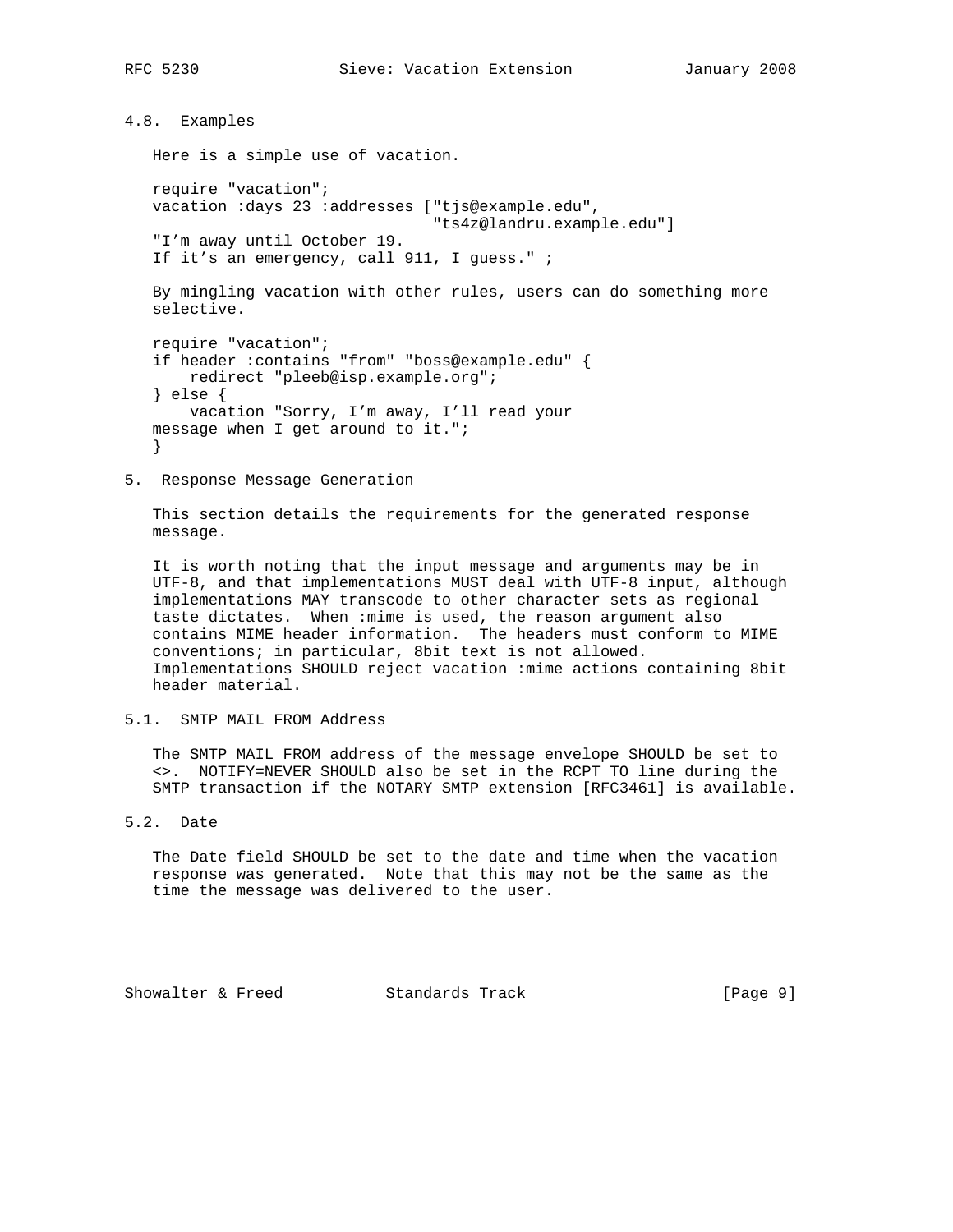# 5.3. Subject

 Users can specify the Subject of the reply with the ":subject" parameter. If the :subject parameter is not supplied, then the subject is generated as follows: The subject is set to the characters "Auto: " followed by the original subject. An appropriate fixed Subject, such as "Automated reply", SHOULD be used in the event that :subject isn't specified and the original message doesn't contain a Subject field.

# 5.4. From

 Unless explicitly overridden with a :from parameter, the From field SHOULD be set to the address of the owner of the Sieve script.

### 5.5. To

 The To field SHOULD be set to the address of the recipient of the response.

## 5.6. Auto-Submitted

 An Auto-Submitted field with a value of "auto-replied" SHOULD be included in the message header of any vacation message sent.

## 5.7. Message Body

 The body of the message is taken from the reason string in the vacation command.

# 5.8. In-Reply-To and References

 Replies MUST have the In-Reply-To field set to the Message-ID of the original message, and the References field SHOULD be updated with the Message-ID of the original message.

 If the original message lacks a Message-ID, an In-Reply-To need not be generated, and References need not be changed.

 Section 3.6.4 of [RFC2822] provides a complete description of how References fields should be generated.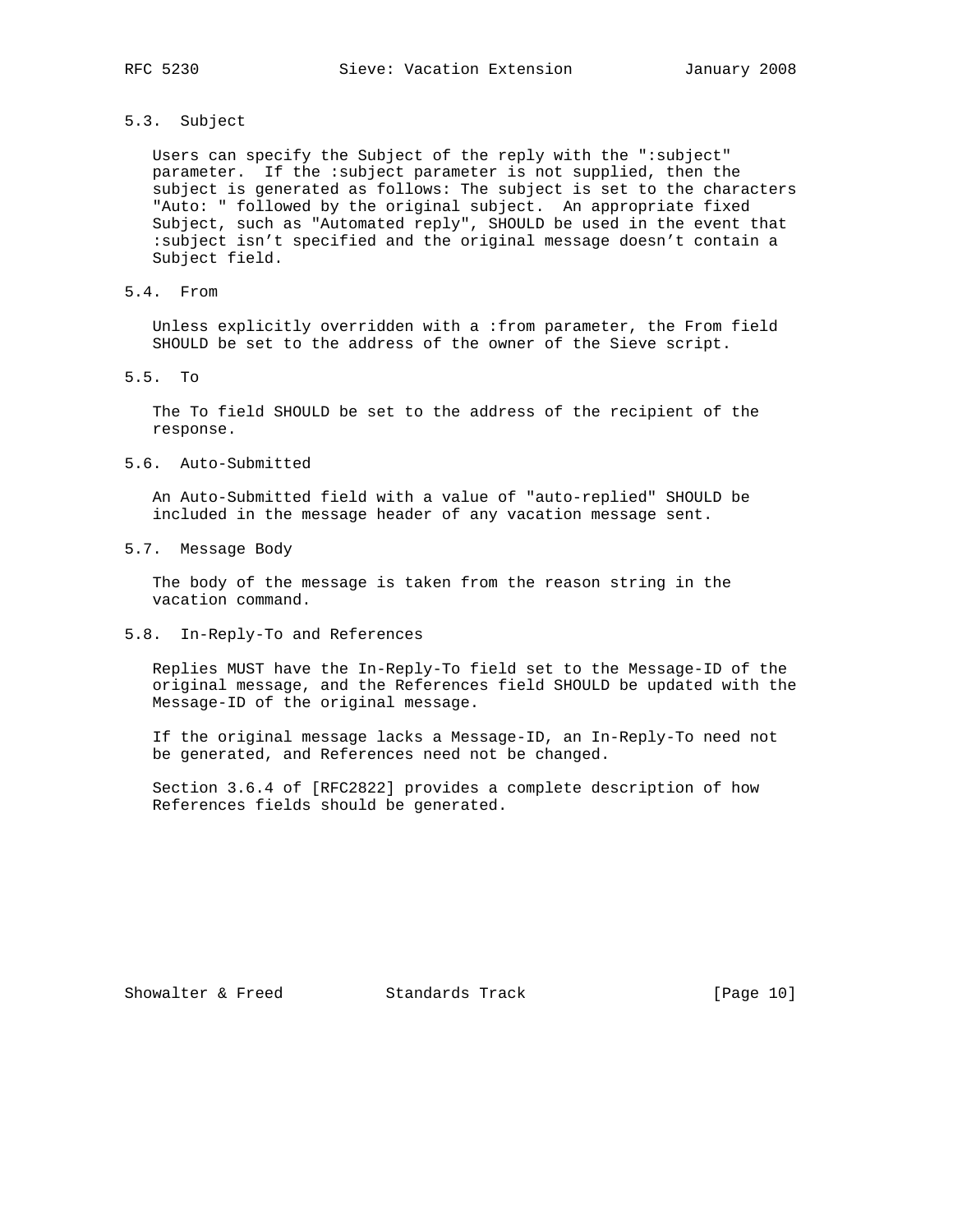6. Relationship to Recommendations for Automatic Responses to Electronic Mail

 The vacation extension implements a "Personal Responder" in the terminology defined in [RFC3834]. Care has been taken in this specification to comply with the recommendations of [RFC3834] regarding how personal responders should behave.

7. Internationalization Considerations

 Internationalization capabilities provided by the base Sieve language are discussed in [RFC5228]. However, the vacation extension is the first Sieve extension to be defined that is capable of creating entirely new messages. This section deals with internationalization issues raised by the use of the vacation extension.

 Vacation messages are normally written using the UTF-8 charset, allowing text to be written in most of the world's languages. Additionally, the :mime parameter allows specification of arbitrary MIME content. In particular, this makes it possible to use multipart/alternative objects to specify vacation responses in multiple languages simultaneously.

 The Sieve language itself allows a vacation response to be selected based on the content of the original message. For example, the Accept-Language or Content-Language header fields [RFC3282] could be checked and used to select appropriate text:

```
 require "vacation";
if header :contains ["accept-language", "content-language"] "en"
{
   vacation "I am away this week.";
} else {
   vacation "Estoy ausente esta semana.";
}
```
 Note that this rather simplistic test of the field values fails to take the structure of the fields into account and hence could be fooled by some more complex field values. A more elaborate test could be used to deal with this problem.

 The approach of explicitly coding language selection criteria in scripts is preferred because in many cases language selection issues are conflated with other selection issues. For example, it may be appropriate to use informal text in one language for vacation responses sent to a fellow employee while using more formal text in a different language in a response sent to a total stranger outside the company:

Showalter & Freed Standards Track [Page 11]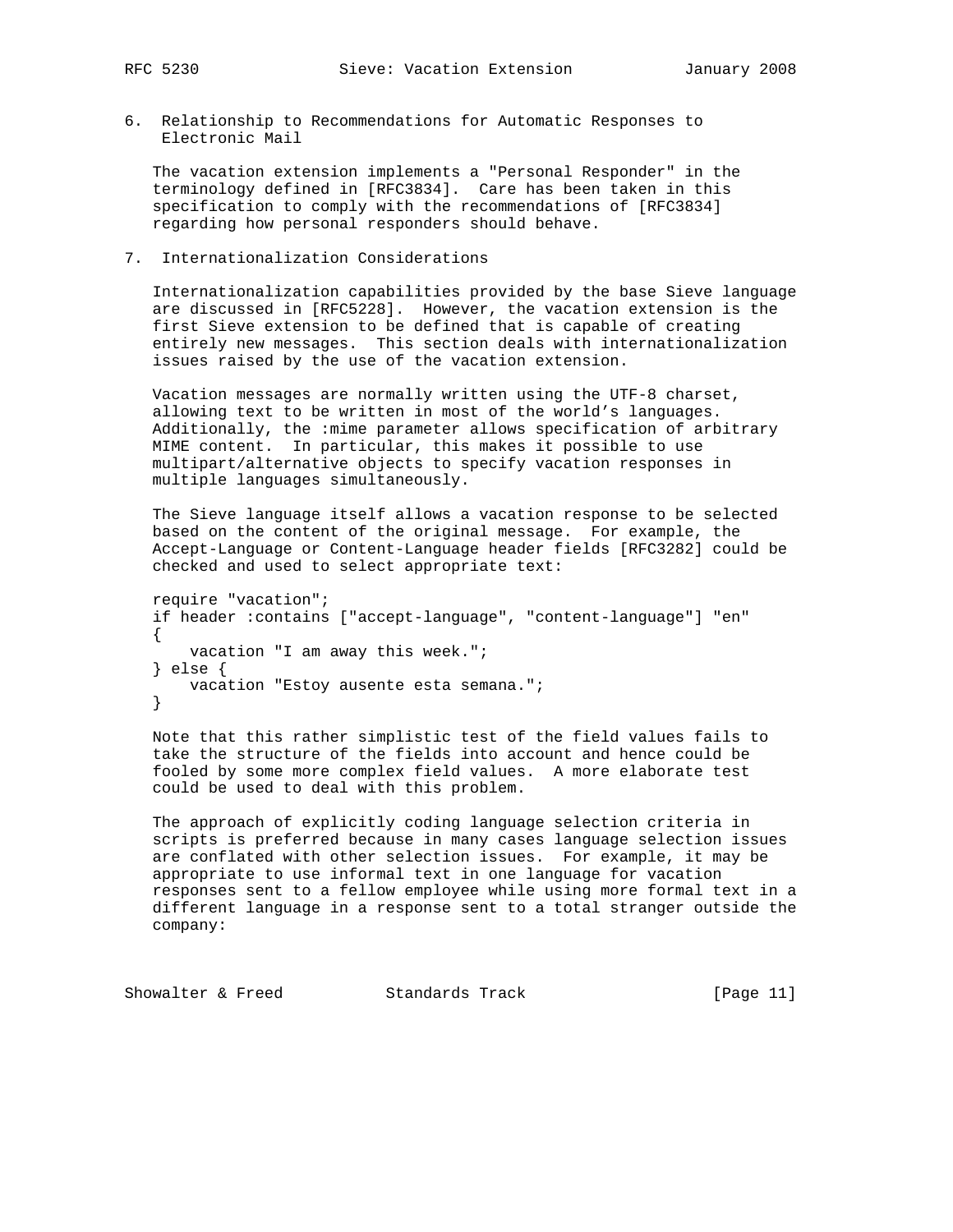require "vacation"; if address :matches "from" "\*@ourdivision.example.com" { vacation :subject "Gone fishing" "Having lots of fun! Back in a day or two!"; } else { vacation :subject "Je suis parti cette semaine" "Je lirai votre message quand je retourne."; }

 IMPLEMENTATION NOTE: A graphical Sieve generation interface could in principle be used to hide the complexity of specifying response selection criteria from end users. Figuring out the right set of options to present in a graphical interface is likely a nontrivial proposition, but this is more because of the need to employ a variety of criteria to select different sorts of responses to send to different classes of people than because of the issues involved in selecting a response in an appropriate language.

8. Security Considerations

 It is critical that implementations correctly implement the behavior and restrictions described throughout this document. Replies MUST NOT be sent out in response to messages not sent directly to the user, and replies MUST NOT be sent out more often than the :days argument states unless the script changes.

 If mail is forwarded from a site that uses subaddressing, it may be impossible to list all recipient addresses with ":addresses".

 Security issues associated with mail auto-responders are fully discussed in the security considerations section of [RFC3834]. This document is believed not to introduce any additional security considerations in this general area.

## 9. IANA Considerations

 The following template specifies the IANA registration of the vacation Sieve extension specified in this document:

 To: iana@iana.org Subject: Registration of new Sieve extension

 Capability name: vacation Description: adds an action for generating an auto-reply saying that the original message will not be read or answered immediately RFC number: RFC 5230

Showalter & Freed Standards Track [Page 12]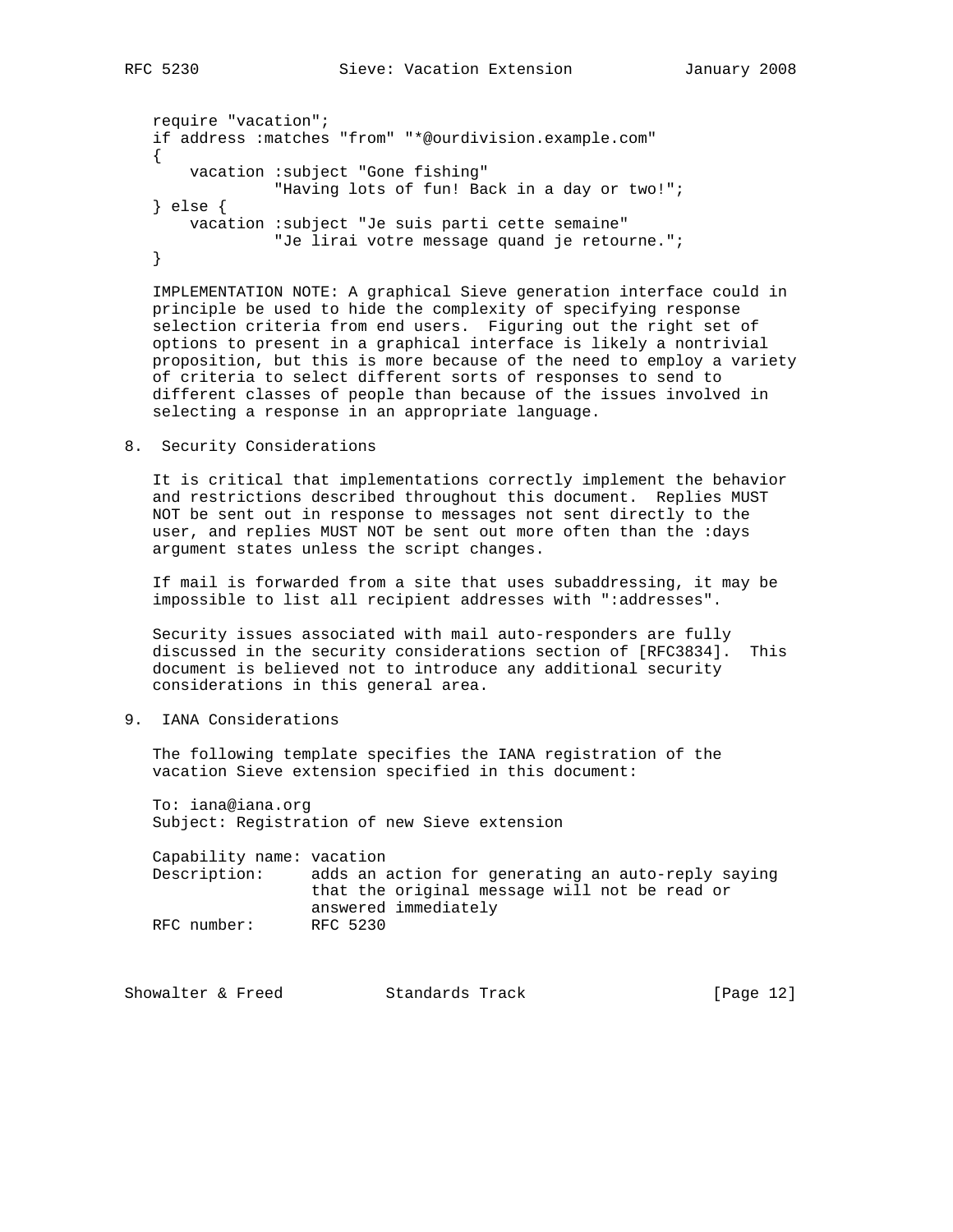Contact address: The Sieve discussion list <ietf-mta-filters@imc.org>

 This information has been added to the list of Sieve extensions given on http://www.iana.org/assignments/sieve-extensions.

10. References

- 10.1. Normative References
	- [RFC2045] Freed, N. and N. Borenstein, "Multipurpose Internet Mail Extensions (MIME) Part One: Format of Internet Message Bodies", RFC 2045, November 1996.
	- [RFC2047] Moore, K., "MIME (Multipurpose Internet Mail Extensions) Part Three: Message Header Extensions for Non-ASCII Text", RFC 2047, November 1996.
	- [RFC2119] Bradner, S., "Key words for use in RFCs to Indicate Requirement Levels", BCP 14, RFC 2119, March 1997.
	- [RFC2822] Resnick, P., "Internet Message Format", RFC 2822, April 2001.
	- [RFC3461] Moore, K., "Simple Mail Transfer Protocol (SMTP) Service Extension for Delivery Status Notifications (DSNs)", RFC 3461, January 2003.
	- [RFC3834] Moore, K., "Recommendations for Automatic Responses to Electronic Mail", RFC 3834, August 2004.
	- [RFC5228] Guenther, P., Ed. and T. Showalter, Ed., "Sieve: An Email Filtering Language", RFC 5228, January 2008.
	- [RFC5229] Homme, K., "Sieve Email Filtering: Variables Extension", RFC 5229, January 2008.
- 10.2. Informative References
	- [REJECT] Stone, A., Elvey, M., and A. Melnikov, "Sieve Email Filtering: Reject Extension", Work in Progress, October 2007.
	- [RFC2142] Crocker, D., "MAILBOX NAMES FOR COMMON SERVICES, ROLES AND FUNCTIONS", RFC 2142, May 1997.
	- [RFC2369] Neufeld, G. and J. Baer, "The Use of URLs as Meta-Syntax for Core Mail List Commands and their Transport through Message Header Fields", RFC 2369, July 1998.

Showalter & Freed Standards Track [Page 13]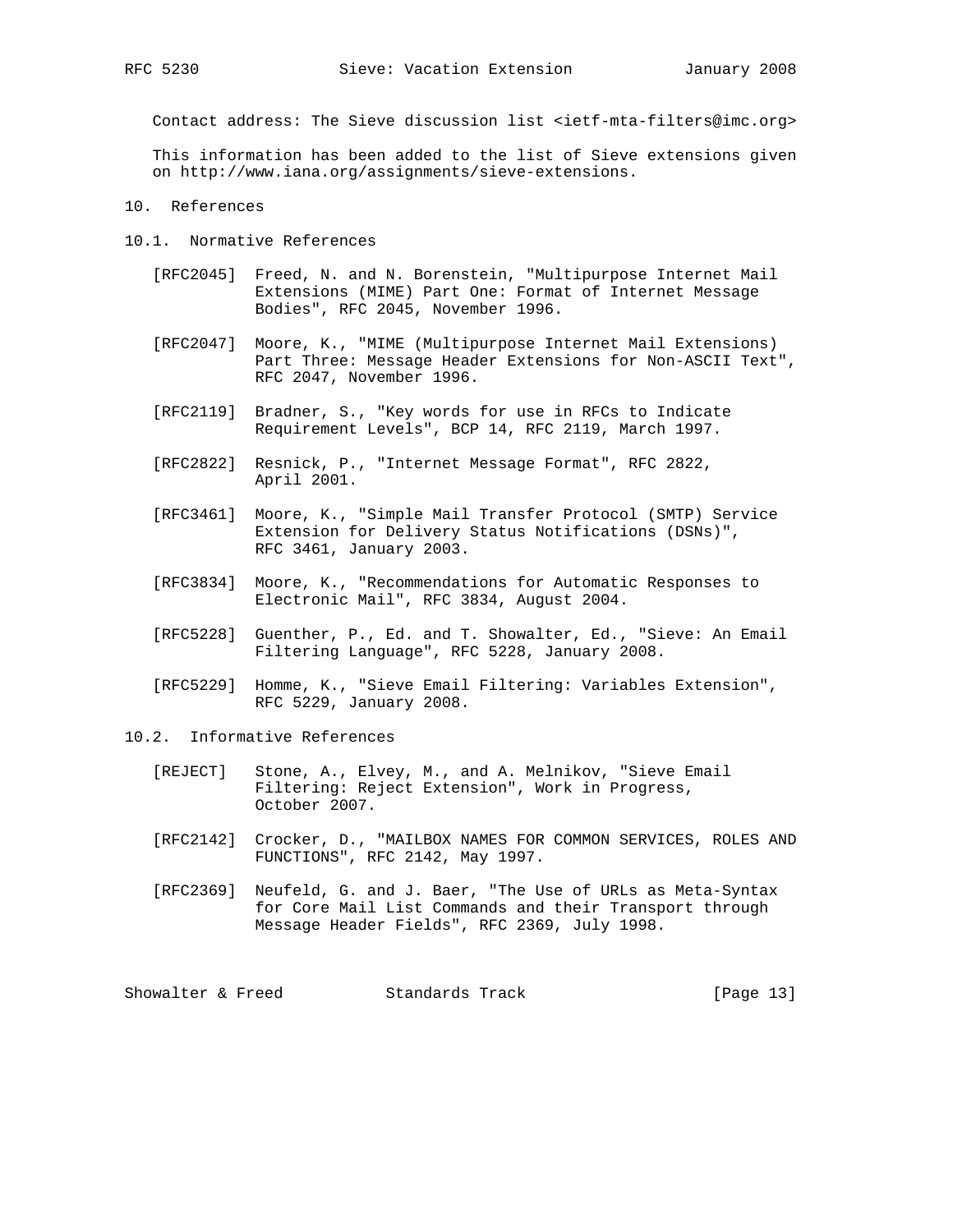- [RFC2821] Klensin, J., "Simple Mail Transfer Protocol", RFC 2821, April 2001.
- [RFC2919] Chandhok, R. and G. Wenger, "List-Id: A Structured Field and Namespace for the Identification of Mailing Lists", RFC 2919, March 2001.
- [RFC3282] Alvestrand, H., "Content Language Headers", RFC 3282, May 2002.

Showalter & Freed Standards Track [Page 14]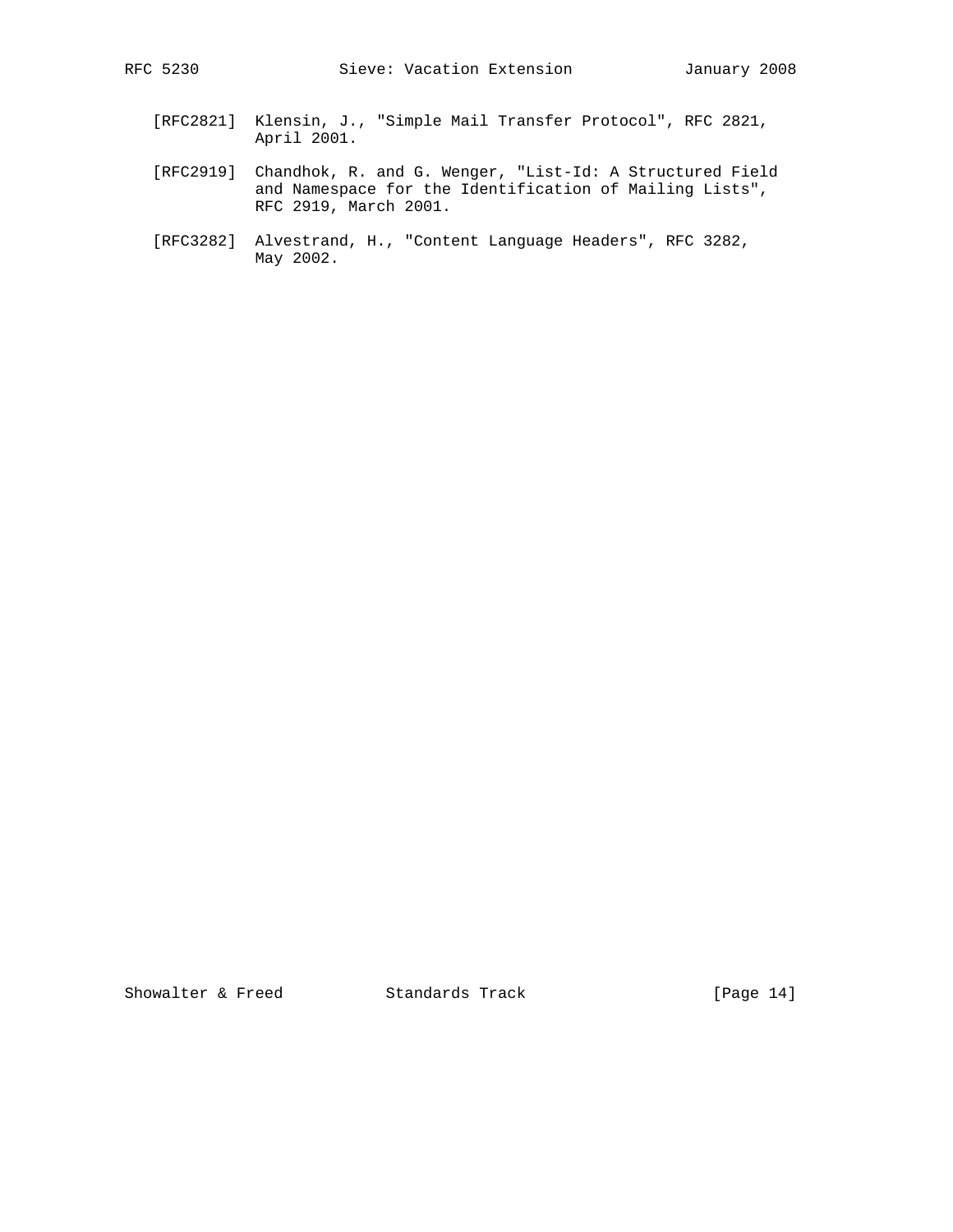Appendix A. Acknowledgements

 This extension is obviously inspired by Eric Allman's vacation program under Unix. The authors owe a great deal to Carnegie Mellon University, Cyrus Daboo, Lawrence Greenfield, Michael Haardt, Kjetil Torgrim Homme, Arnt Gulbrandsen, Mark Mallett, Alexey Melnikov, Jeffrey Hutzelman, Philip Guenther, and many others whose names have been lost during the inexcusably long gestation period of this document.

Authors' Addresses

Tim Showalter

EMail: tjs@psaux.com

 Ned Freed (editor) Sun Microsystems 3401 Centrelake Drive, Suite 410 Ontario, CA 92761-1205 USA

 Phone: +1 909 457 4293 EMail: ned.freed@mrochek.com